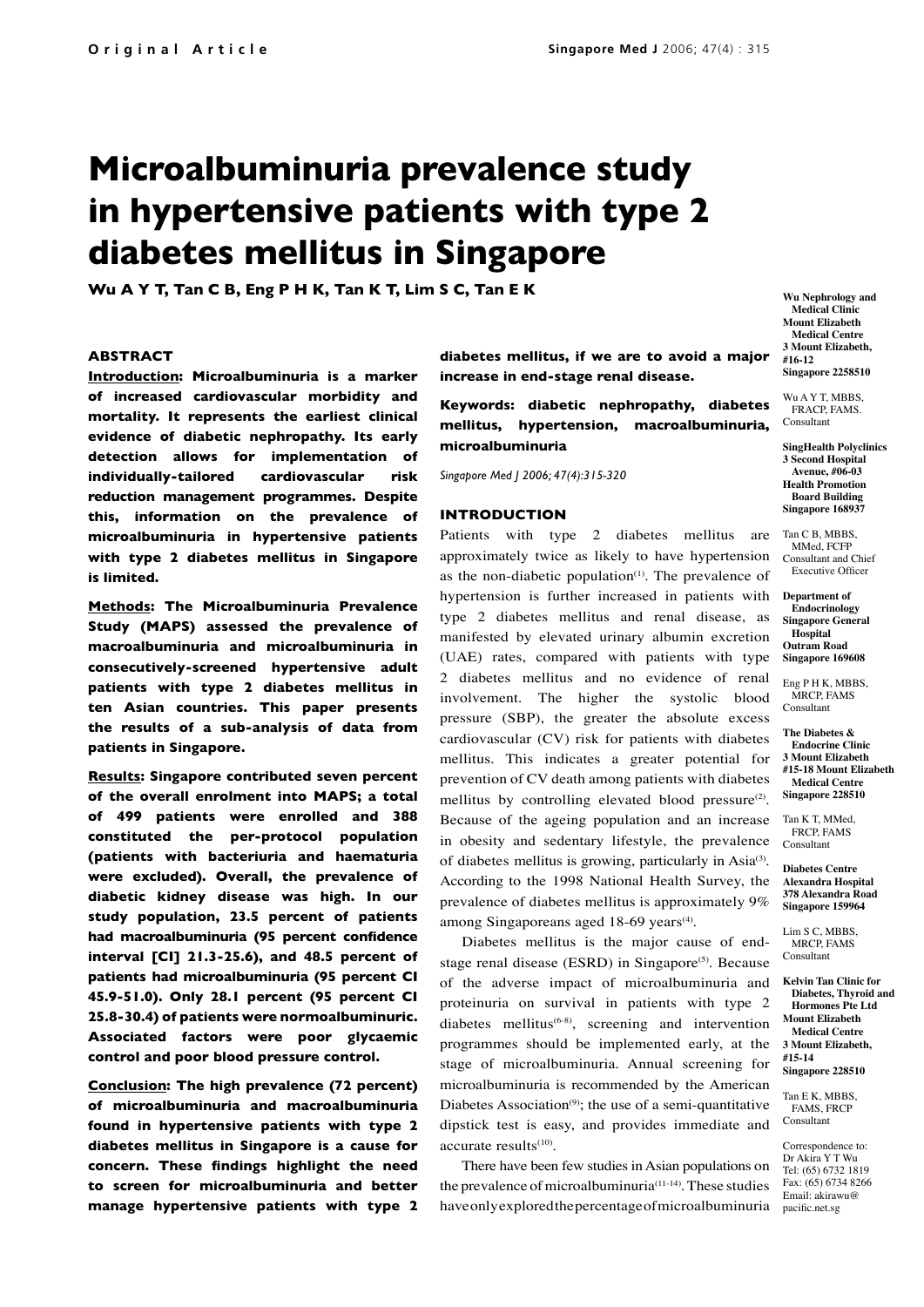in either patients with diabetes mellitus or patients with hypertension. MAPS is the first study to evaluate the prevalence of microalbuminuria and macroalbuminuria in patients with type 2 diabetes mellitus and hypertension<sup>(15)</sup>. The primary study objective was to assess the prevalence rate of macroalbuminuria and microalbuminuria in Singapore. Secondary objectives aimed to assess levels of glycaemic and blood pressure control.

# **METHODS**

MAPS was a large study involving 6,801 patients in the Asia Pacific Region $(15)$ . This analysis was for a subgroup of patients recruited at five diabetes clinics and 15 general practices in Singapore. Outpatients of different Asian ethnic subgroups, older than 18 years of age, with previously diagnosed hypertension (treated or untreated) and type 2 diabetes mellitus (treated or untreated) were consecutively screened at each participating centre. Previously-diagnosed hypertension and diabetes mellitus were historically defined as mentioned in the patient medical record and verified during monitoring visits. Patients with known (previously-diagnosed) macroalbuminuria were excluded. Patient data included demographical information, past medical history, dates of onset of hypertension and diabetes mellitus, current diabetes status (complications such as retinopathy, peripheral neuropathy, as well as CV disease, glycaemic control and current therapy), current hypertensive status (mean of two consecutive measurements of office supine SBP and diastolic blood pressure (DBP), current treatment), and dyslipidaemic status (known or previously-diagnosed dyslipidaemia, use of lipidlowering agents).

A single urine specimen was collected in disposable plastic vessels on the same day as the screening visit. The urine sample collected were preferably the first morning urine specimen. If collection of the first morning specimen was not possible, a morning random urine sample was collected. The date and time of the urine collection was reported in the case report form. The primary study objective was to assess the prevalence rate of macroalbuminuria and microalbuminuria. Informed consent was obtained from all participants. The study was designed and supervised by a multidisciplinary steering committee.

As recommended by the American Diabetes Association guidelines<sup>(9)</sup>, a two-step MAU screening process was conducted. First, the detection of macroalbuminuria was carried out on the fresh urine (first morning void or random morning specimen) using a visual colourimetric semi-quantitative urine test strip (Nephur7Test®, Roche Diagnostics GmbH, Mannheim, Germany). The Nephur7test® strip also allowed quantification of pH5-9, urine glucose  $(0-55 \text{ mmol/L})$ , ketones bodies  $(0 \text{ to } +++)$ , leukocytes (0-500/microL), nitrites (negative or positive), and blood (erythrocytes and haemoglobin, 0-250 microL). Then, if negative for albumin, detection of microalbuminuria was performed on the same urine with a second specific semiquantitative urine test strip (Micral-test®, Roche Diagnostics GmbH, Mannheim, Germany). The intensity of the colour produced, proportional to the albumin concentration, was visually compared with the reference chart on the Micral-test® bottle (0, 20, 50, 100 mg/L, >100 mg/L). A measurement of 20 mg/L or above was considered positive.

Specificity, sensitivity, positive and negative predictive values of the Micral-test® were determined according to the manufacturer's evaluation report and with a cut-off point set at 20 mg/L: sensitivity of 90.1%, specificity of 87.2%, positive predictive value 0.82, and negative predictive value of 0.93. In addition, a within-trial validation of the Micraltest® was performed by one of the authors (PC). Micral-test® results of 119 consecutive Chinese patients were compared to those obtained by immunochemical assay (DCA 2000+ commercial kit, Bayer Diagnostics, Germany) and 56 samples were compared with immunoturbidimetric determination (Beckman Array 360 system, USA). In comparison with DCA 2000+ (albumin/ creatinine ratio), Micral-test® had an overall sensitivity of 91.9% and specificity of 63.4%. In comparison with immunoturbidimetric assay, the overall sensitivity and specificity of Micral-test® was 95% and 80%, respectively.

For the current analysis, we restricted data to include only those patients recruited from study centres in Singapore. All patients with confirmed onset dates of hypertension and type 2 diabetes mellitus constituted the analysed population. Patients with positive leukocytes and nitrites, indicative of significant bacteriuria, and patients with erythrocytes or haemoglobin equal or above 25/microL, indicative of significant haematuria, were excluded from the analysed population to constitute the per-protocol population.

Quantitative variables were described by their mean, standard deviation, count and number of missing values. Qualitative variables were described by the counts and percentages of each response choice, missing data were included in the calculation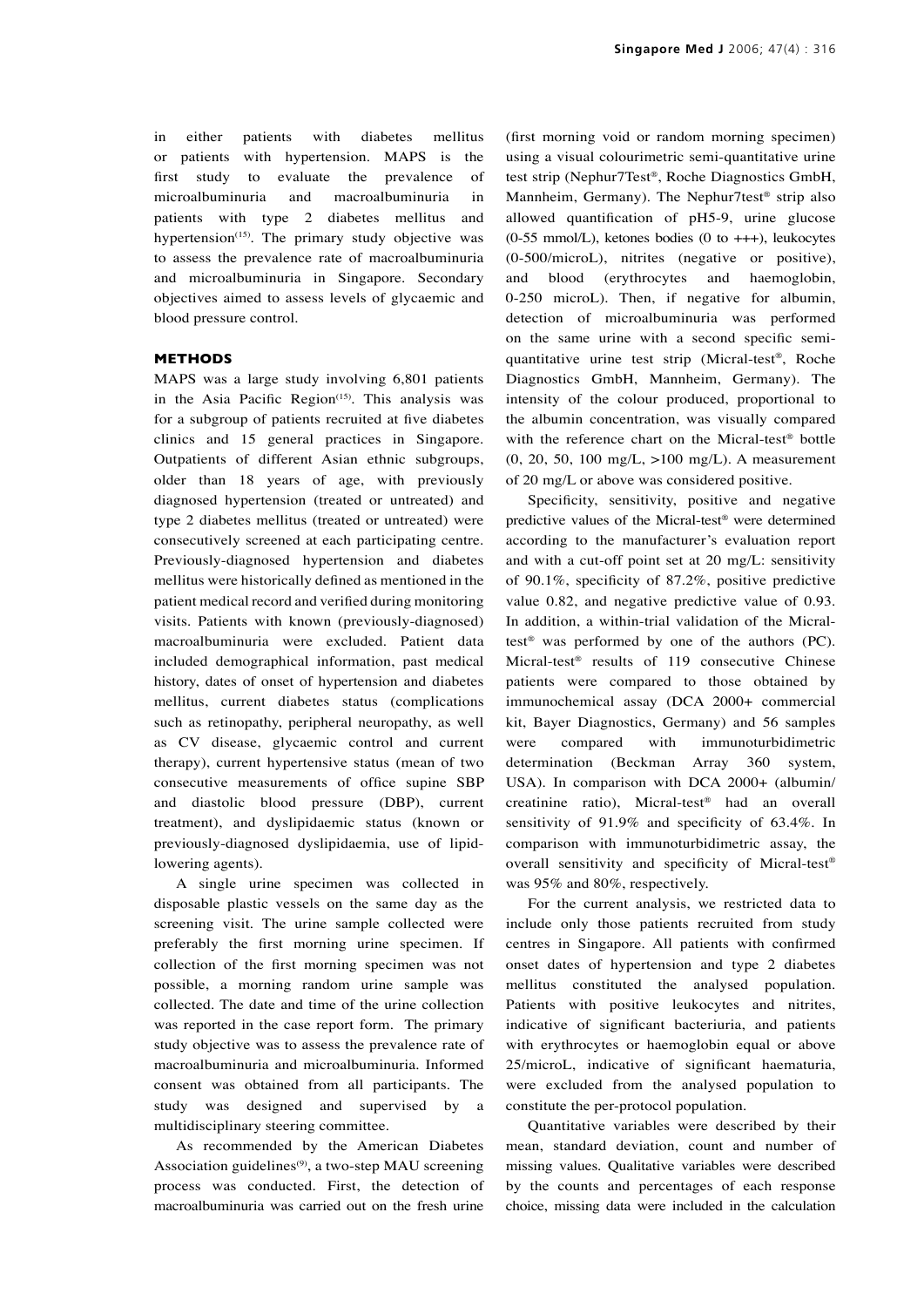#### **Table I. Patient demographics.\***

|                                                                | Mean   | Standard<br>deviation | <b>STDM</b> |
|----------------------------------------------------------------|--------|-----------------------|-------------|
| Age (in years)                                                 | 58.26  | I I.48                | 0.58        |
| Body mass index $(kg/m2)$ <sup>+</sup>                         | 26.27  | 4.35                  | 0.22        |
| Systolic blood pressure<br>diastolic blood pressure°<br>(mmHg) | 144/84 | 19/9                  | 1.0/0.5     |
| Blood glucose (mmol/L)‡                                        | 8.7    | 3.0                   | 0.2         |
| Duration of hypertension<br>(years)                            | 7.54   | 7.67                  | 0.39        |
| Duration of diabetes<br>mellitus (years)                       | 8.64   | 7.61                  | 0.39        |

\*per-protocol population; †n: 381; ‡n: 327; §n: 386; °n: 386.

of percentages. No statistical tests were performed on the albuminuric subgroups. Prevalence rates were calculated with a two-sided 95% confidence interval (CI). Association between two qualitative variables were assessed by a chi-square test or a Fisher's exact test if the assumptions of the chi-square test were not met. The best global model of prediction was assessed by a two-step logistic regression.

Univariate analyses were performed to determine links between the variable microalbuminuria and the following variables: ethnic subgroup, gender, age subgroup, duration of diabetes mellitus in classes, SBP levels, DBP levels, cardiovascular complications and diabetic complications. A link between two variables was judged significant if the t-test p-value was  $\leq 0.25$  (this was done to minimise the probability of missing a potentially predictive factor). In the second step, these variables were analysed through logistic regression (using p-value <0.05 to determine which factors were predictive for microalbuminuria. All analyses were performed using Statistical Analysis System (SAS) version 8.02 (Lyon, France).

## **RESULTS**

Singapore constituted 7% of the overall enrolments in MAPS. A total of 499 patients were recruited from 20 medical centres in Singapore, from May 2002 to December 2002. Patients with bacteriuria, and/or haematuria, on the Nephur7Test® were excluded from the per-protocol analysis (Fig. 1). Patient demographics of the per-protocol population (n=388) are described in Table I. 50.0% had a family history of hypertension and 57.7% had a family history of diabetes mellitus.

The mean duration of diabetes mellitus was 8.6 (±3.0) years. Measures of glycaemic control revealed a mean HbA1c level of 7.9% and a mean creatinine level of 81.8 mmol/L. Overall, 16.8% of patients had known CV complications, namely: previous TIA (1.5%), previous stroke (4.6%), angina pectoris (6.7%), myocardial infarction (2.3%), heart failure (0.8%), and symptomatic peripheral arterial disease (0.8%).



**Fig. 1** Patient classification.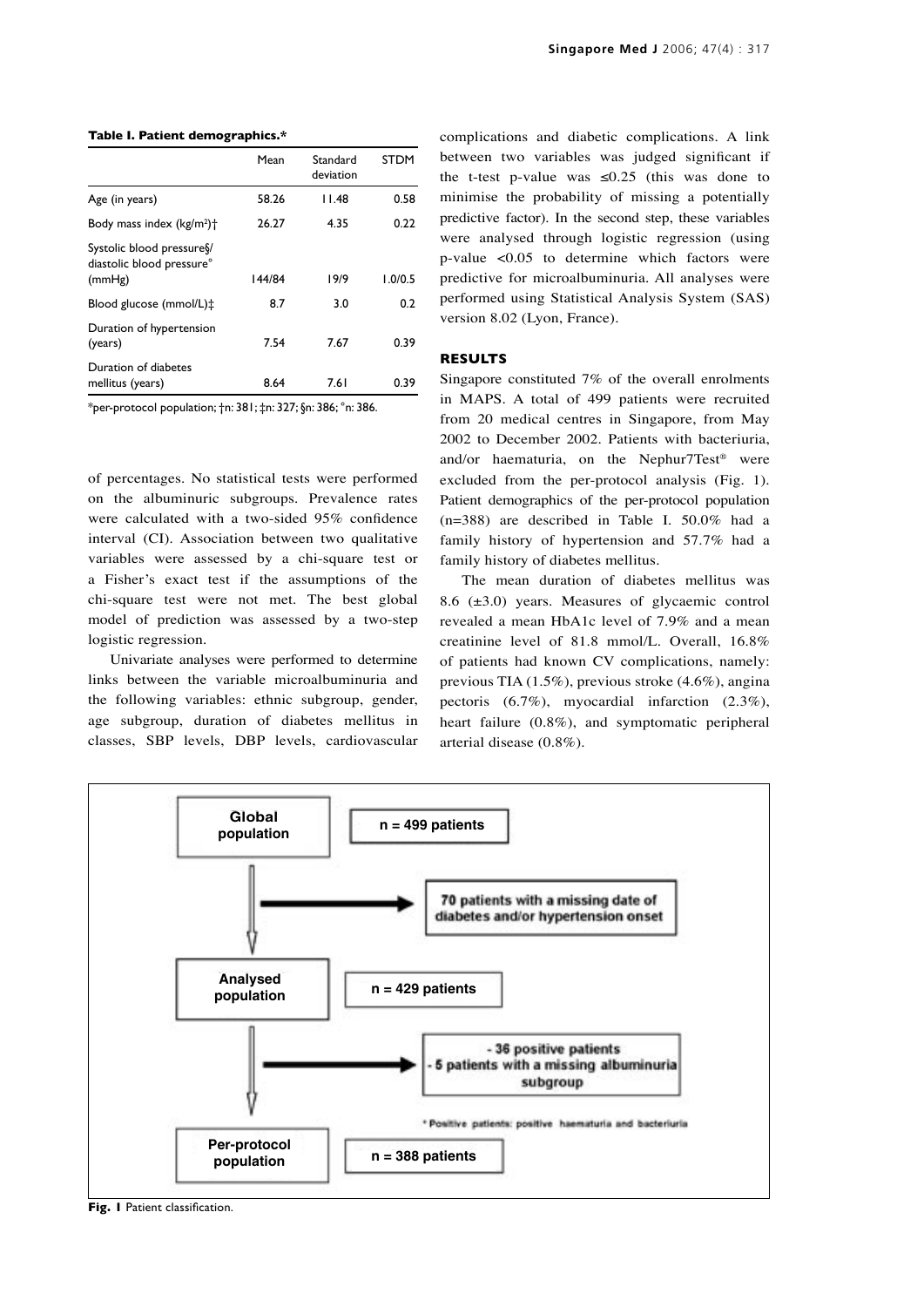|                  | Count | ℅    | 95% CI    |
|------------------|-------|------|-----------|
| Macroalbuminuria | 91    | 23.5 | 21.3-25.6 |
| Microalbuminuria | 188   | 48.5 | 45.9-51.0 |
| Normal           | 109   | 28.1 | 25.8-30.4 |
| Total            | 388   | 100  |           |
|                  |       |      |           |

**Table II. Detection of macroalbuminuria and microalbuminuria.\***

\*per-protocol population.

The mean duration of hypertension was 7.5 (±7.7) years, and the mean blood pressure was 144/84 mmHg. The proportion of patients receiving an antihypertensive treatment was high (97.2%): 56.9% and 43.1% of them were on monotherapy and combination therapy, respectively. The distribution of therapy is shown in Fig. 2. Almost three-quarters of the patients screened (72%) had albuminuria. The prevalence of macroalbuminuria and microalbuminuria are described in Table II.

# **DISCUSSION**

MAPS is the first large multicentre epidemiological study in Asia to determine the prevalence of microalbuminuria and macroalbuminuria in patients with hypertension and type 2 diabetes mellitus. This sub-analysis of data from Singapore indicates that 48.5% of the 388 patients analysed had microalbuminuria and 23.5% had macroalbuminuria.

This is slightly higher than the overall prevalence rates of 39.8% and 18.8%, respectively, reported for the Asia Pacific region in MAPS (Fig.  $3)^{(15)}$ . The Diabcare-Singapore study carried out in 1998 also showed a high prevalence (36.0%) of microalbuminuria in diabetic patients in Singapore<sup> $(14)$ </sup>. The wide range in the prevalence of microalbuminuria in people with type 2 diabetes mellitus is possibly due to genetic and CV risk factors (e.g. elevated blood pressure, cholesterol).

Almost 6% of patients had a family history of renal disease and 57% had a family history of diabetes mellitus. Microalbuminuria is the first clinical sign of diabetic damage to the kidney and predicts progressive kidney damage, myocardial infarction and  $CV$  death<sup>(2)</sup>. Once present, microalbuminuria progresses over 5-10 years to macroalbuminuria in 22-50% of patients<sup>(16-19)</sup>. The development of macroalbuminuria is usually followed by a further decline in glomerular filtration rate<sup>(20,21)</sup>.

Good glycaemic control has been shown to prevent the development of nephropathy and



**Fig. 2** Current types of antihypertensive treatment.



**Fig. 3** Prevalence of micro- and macroalbuminuria in Singapore compared with the MAPS group.

reverse established pathology. In the United Kingdom Prospective Diabetes Study (UKPDS), there was a 34% reduction of nephropathy in the group of patients that achieved a HBA1c of 7% compared to those with a HbA1c of 7.9%. Our national guidelines recommend a target of <7% for persons with diabetes mellitus. Nevertheless, as evidenced by the mean HbA1c of 7.9%, many of patients did not achieve adequate glycaemic control.

Hypertension is common among patients with diabetes mellitus and the prevalence is increased further with the presence of renal disease<sup>(22)</sup>. In this sub-analysis of MAPS data from Singapore, the mean blood pressure of patients was 143/84 mmHg and the mean duration of hypertension was 8.6 years. Almost all of the patients in this subanalysis (97.2%) were receiving antihypertensive therapy. The total of patients with SDP/DBP 130/85 mmHg was 22.2%.

The benefits of reducing blood pressure to the recommended level of <130/80 mmHg in patients with diabetes are well established $(23)$ . In the UKPDS 38<sup>(24)</sup>, each decrease of 10 mmHg in mean SBP was associated with a 15% reduction in risk for death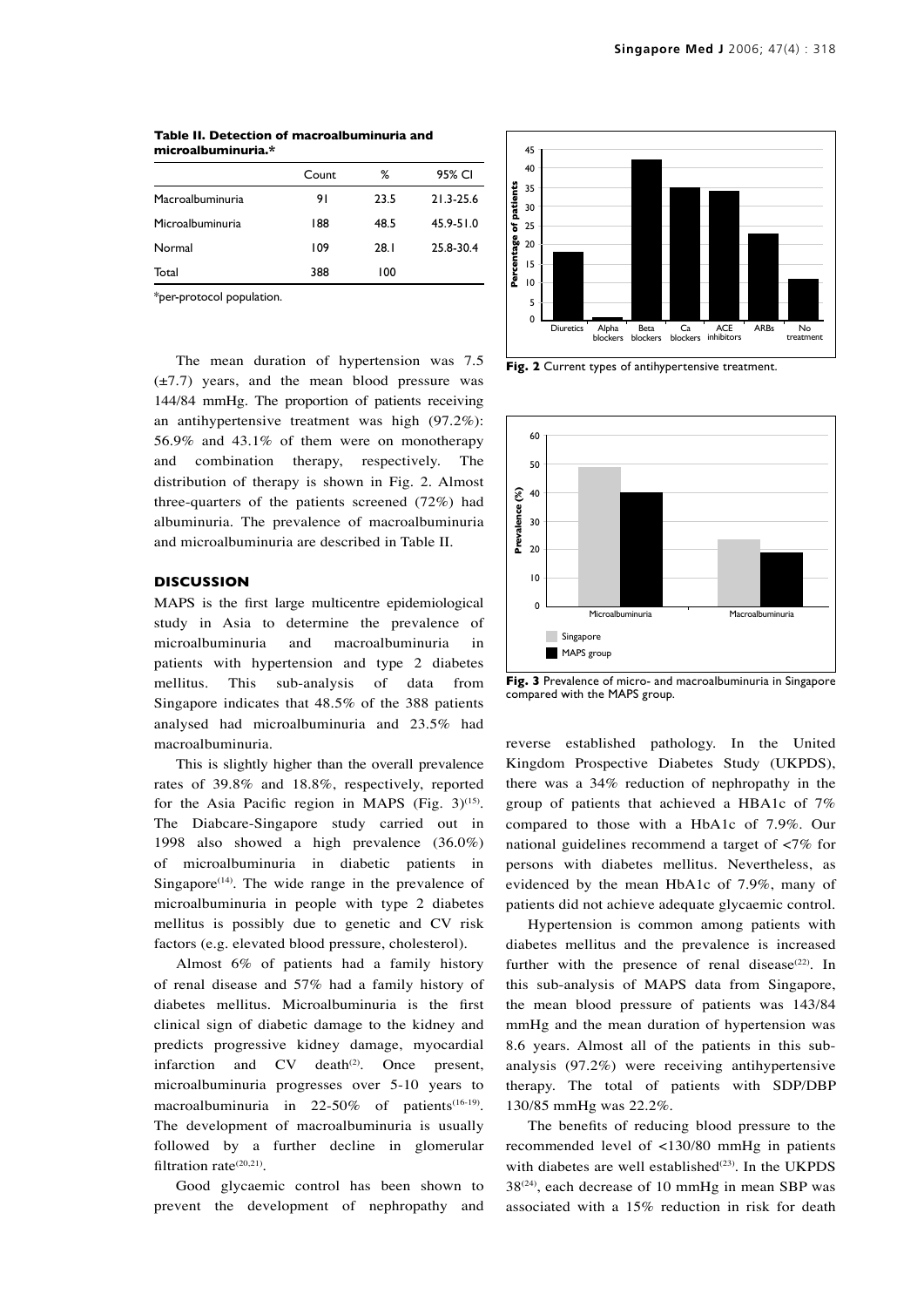related to diabetes mellitus, an 11% reduction in risk for myocardial infarction, a 13% reduction in risk for microvascular complications and a 12% reduction in risk for any diabetes-related complication. In the Hypertension Optimal Treatment study<sup>(25)</sup>, a 51% reduction in CV events was observed in patients with diabetes randomised to a group with target DBP of  $\leq 80$  mmHg compared with those randomised to a target diastolic blood pressure of ≤90 mmHg. It is, therefore, important to develop strategies that increase the percentage of patients who achieve optimal blood pressure control as Asian patients with type 2 diabetes mellitus have higher risk for renal complications and stroke compared with their Caucasian counterparts<sup>(26)</sup>. A study in Singapore suggested that there may be ethnic differences in risk of mortality in persons with diabetes. Malays and Indian patients with diabetes had mortality rates that were almost double those of Chinese patients<sup>(27)</sup>.

Although the major cause of ESRD is diabetes mellitus, it is predicted that the renal complications associated with hypertension may become more common in Singapore in the future<sup>(5)</sup>. The National Healthy Lifestyle Programme, an intervention programme for major cardiovascular risk factors in Singapore, was implemented in 1992, with mixed results<sup>(28)</sup>. Data from the Singapore National Health Survey in 1998 showed a decrease in smoking and an increase in regular exercise, and indicated that the rate of the rise in the prevalence of diabetes in Singapore did not change significantly  $(8.4\% \text{ in } 1992 \text{ versus } 8.1\% \text{ in } 1998, \text{ p} > 0.05)^{(28)}$ . However, the prevalence of hypertension in people aged 30-69 years increased significantly (p<0.001) from 22.5% in 1992, to 26.6% in 1998<sup>(28)</sup>.

It is now widely established that optimal blood pressure, tight glycaemic control and pharmacological blockade of the renin-angiotensin system with ACE inhibitors or ARB can decrease UAE rates and, subsequently, slow the progression from incipient to overt nephropathy<sup>(29)</sup>. For example, in the IRMA 2 study (Irbesartan Microalbuminuria Type 2 Diabetes Mellitus in Hypertensive Patients), hypertensive patients with type 2 diabetes mellitus and microalbuminuria taking irbesartan 300 mg daily had a significant (70%, p<0.001) relative risk reduction for the development of diabetic nephropathy as measured by the changes in  $UAE^{(29)}$ .

Additionally, the Reduction of Endpoints in NIDDM with the Angiotensin II Antagonist Losartan (RENAAL) and Irbesartan in Diabetic Nephropathy (IDNT) trials have conclusively

demonstrated the advantage of ARB therapy<sup>(30,31)</sup>. When used as part of a multi-drug strategy to lower blood pressure, iosartan 100 mg or irbesartan 300 mg have been shown to prevent doubling of serum creatinine, ESRD or death in hypertensive patients with type 2 diabetes mellitus and macroalbuminuria $(30,31)$ . In this study, ACE inhibitors and ARB were used in only 34% and 23% of patients, respectively. Less than 50% of patients were receiving two or more antihypertensive agents, even though a number of clinical trials have confirmed the need for multi-drug therapies in diabetes mellitus to reach target blood pressure<sup>(32)</sup>.

In conclusion, this sub-analysis of data from the Singapore cohort of MAPS demonstrated a very high prevalence of diabetic renal disease in patients with hypertension and type 2 diabetes mellitus – in total, 72% of the patients screened had albuminuria (48.5% with microalbuminuria and 23.5% with macroalbuminuria). This high prevalence is of great concern and implores us to be more aggressive in controlling glycaemia and blood pressure in patients with diabetes mellitus. Screening for microalbuminuria in all patients with type 2 diabetes mellitus is recommended, as early treatment that includes CV risk reduction strategies is critical. In addition, it is critical to ensure good blood pressure and glycaemic control of hypertensive patients with type 2 diabetes mellitus. The advantages of lowering blood pressure and the benefits of renin-angiotensin system blockade have been clearly demonstrated in clinical trials. It is suggested that in type 2 diabetics with hypertension, and signs of renal disease such as micro or macroalbuminuria the use of ARB therapy may contribute to improving the management.

# **ACKNOWLEDGEMENTS**

We would like to thank the 23 investigators and the monitoring teams of the participating centres in Singapore for their contribution to the study. This work was supported by a grant from Sanofi~Synthelabo.

We wish to thank the following MAPS investigators for contributing to the study: Dr Loke Wai Chiong, Dr Tan Ngiap Chuan, Dr Chin Koy Nam, Dr Tan Khai Tong, Dr Gwee Hak Meng, Dr Chin Yuit Keen, Dr Lim Lean Huat, Dr Wendy Low, Dr Tan Sai Tiang, Dr Bina Kurup, Dr Grace Cheng, Dr Hoo Kai Meng, Dr Kwan Yew Seng, Dr Nandra Kumar and Dr Sunita Mishra.